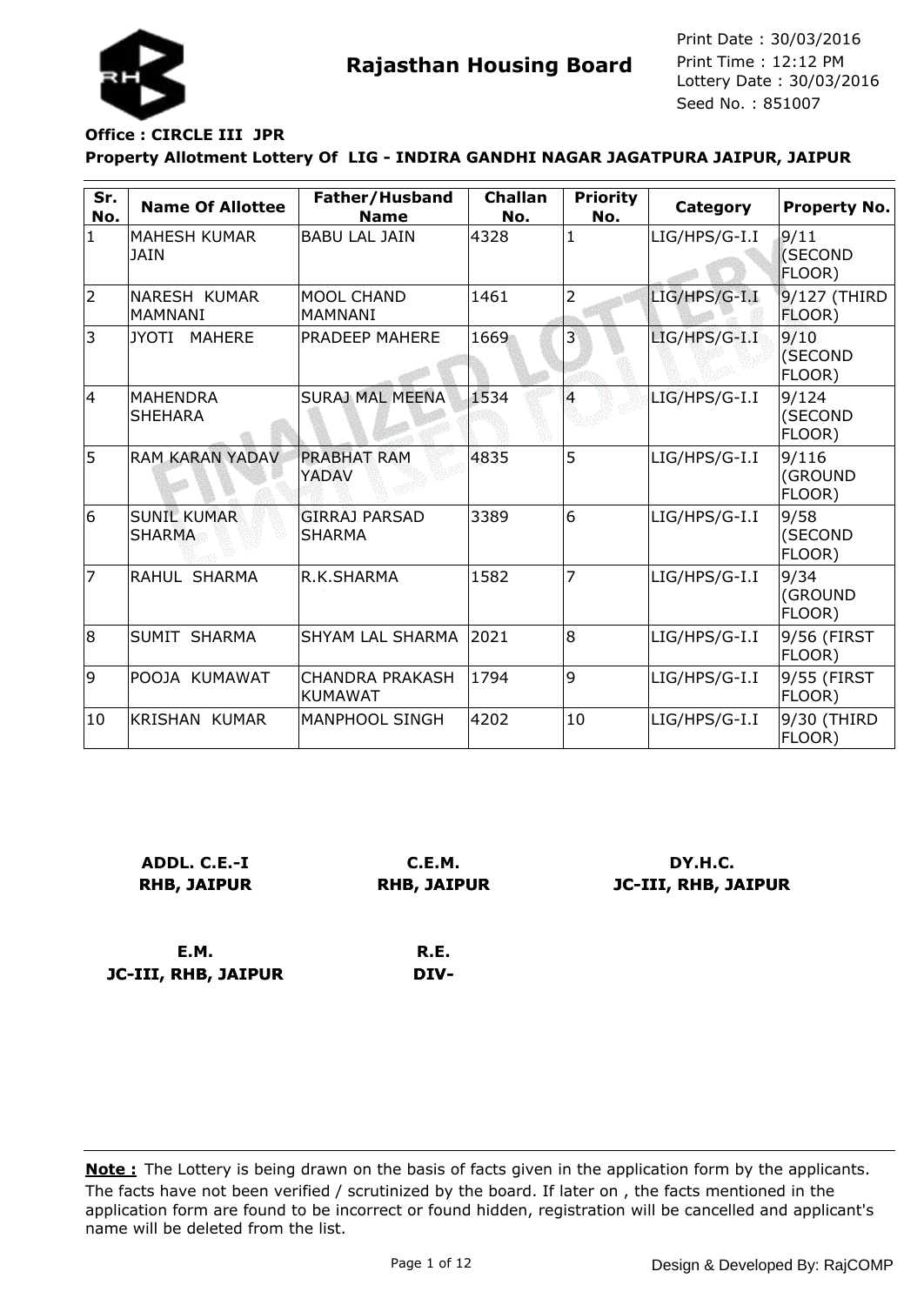

# **Office : CIRCLE III JPR**

**JC-III, RHB, JAIPUR**

**Property Allotment Lottery Of LIG - INDIRA GANDHI NAGAR JAGATPURA JAIPUR, JAIPUR**

| Sr.<br>No. | <b>Name Of Allottee</b>            | Father/Husband<br><b>Name</b>        | <b>Challan</b><br>No. | <b>Priority</b><br>No. | Category       | <b>Property No.</b>        |
|------------|------------------------------------|--------------------------------------|-----------------------|------------------------|----------------|----------------------------|
| 11         | IMANISH KUMAR SAH                  | IMAHENDRA SAH                        | 4113                  | 11                     | LIG/HPS/G-I.I  | 9/25<br>(SECOND<br>FLOOR)  |
| 12         | TRILOK CHAND<br><b>SAINI</b>       | DHANNA LAL SAINI                     | 3526                  | 12                     | LIG/HPS/G-I.I  | 9/59<br>(SECOND<br>FLOOR)  |
| 13         | ISHYAM LAL GUPTA                   | <b>MADAN LAL</b>                     | 1694                  | 13 <sup>7</sup>        | LIG/HPS/G-I.I  | 9/101 (FIRST<br>FLOOR)     |
| 14         | ARVIND SHARMA                      | <b>SHYAM SUNDER</b><br><b>SHARMA</b> | 4945                  | 14                     | LIG/HPS/G-I.I  | 9/129<br>(GROUND<br>FLOOR) |
| 15         | AMBA LAL SHARMA                    | <b>RAMSWROOP</b><br><b>SHARMA</b>    | 4899                  | $\mathbf{1}$           | LIG/HPS/G-I.II | 9/96 (THIRD<br>FLOOR)      |
| 16         | MOHIT VISHNOI                      | <b>RAKESH VISHNOI</b>                | 1630                  | $\overline{2}$         | LIG/HPS/G-I.II | 9/31 (THIRD<br>FLOOR)      |
| 17         | <b>ASHOK SHARMA</b>                | <b>JAGDISH NARAYAN</b>               | 3726                  | 3                      | LIG/HPS/G-I.II | $9/13$ (THIRD<br>FLOOR)    |
| 18         | ISHRUTI GOYAL                      | RAVINDRA GOYAL                       | 4249                  | $\overline{4}$         | LIG/HPS/G-I.II | 9/141 (THIRD<br>FLOOR)     |
| 19         | IMUMTAZ .                          | MOHD ZAKIR BAIG                      | 1785                  | 5                      | LIG/HPS/G-I.II | 9/85 (FIRST<br>FLOOR)      |
| 20         | TARUN JHA                          | SHRIKANT JHA                         | 1650                  | 6                      | LIG/HPS/G-I.II | 9/5 (FIRST<br>FLOOR)       |
| 21         | <b>KAUSHALYA</b><br><b>GURNANI</b> | <b>ARVIND</b><br>RAISINGHANI         | 3886                  | $\overline{7}$         | LIG/HPS/G-I.II | 9/111 (THIRD<br>FLOOR)     |
| 22         | MAHESH KUMAR<br><b>SAINI</b>       | <b>SOHAN LAL SAINI</b>               | 1507                  | l8                     | LIG/HPS/G-I.II | 9/120 (FIRST<br>FLOOR)     |

| ADDL. C.E.-I       | C.E.M.             | DY.H.C.                    |
|--------------------|--------------------|----------------------------|
| <b>RHB, JAIPUR</b> | <b>RHB, JAIPUR</b> | <b>JC-III, RHB, JAIPUR</b> |
|                    |                    |                            |
| <b>E.M.</b>        | R.E.               |                            |

**DIV-**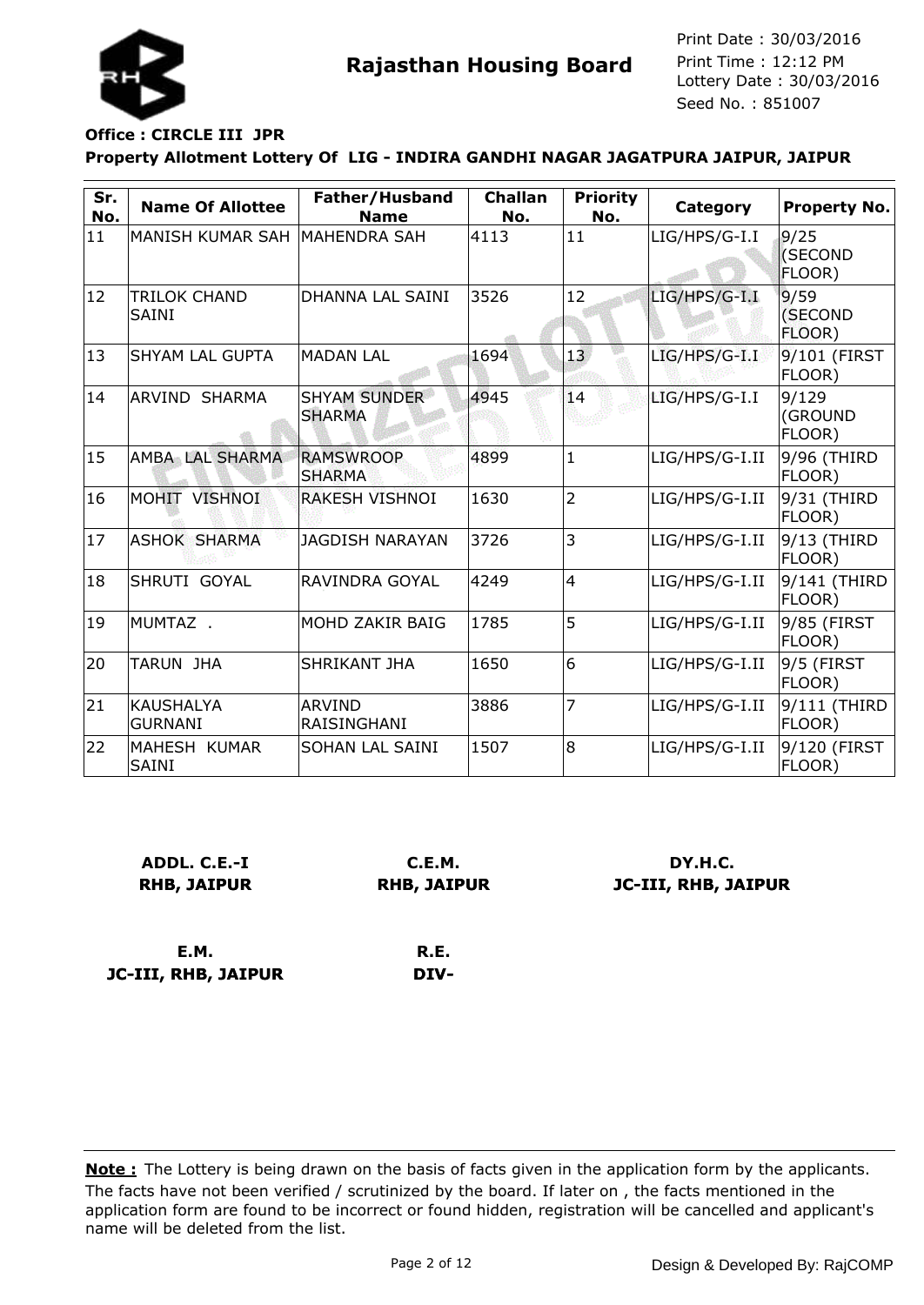

# **Office : CIRCLE III JPR**

#### **Property Allotment Lottery Of LIG - INDIRA GANDHI NAGAR JAGATPURA JAIPUR, JAIPUR**

| Sr.<br>No. | <b>Name Of Allottee</b>            | Father/Husband<br><b>Name</b>      | <b>Challan</b><br>No. | <b>Priority</b><br>No. | Category       | <b>Property No.</b>        |
|------------|------------------------------------|------------------------------------|-----------------------|------------------------|----------------|----------------------------|
| 23         | ANIL PAREEK                        | <b>TRILOK NATH</b>                 | 3923                  | 1                      | LIG/HPS/G-II.I | 9/23 (FIRST<br>FLOOR)      |
| 24         | <b>RAKESH</b><br>JAIN              | M.L. JAIN                          | 2212                  | $\overline{2}$         | LIG/HPS/G-II.I | 9/20<br>(GROUND<br>FLOOR)  |
| 25         | RAJ KUMAR VERMA                    | <b>FATEH CHAND</b><br><b>VERMA</b> | 3374                  | 4                      | LIG/HPS/G-II.I | 9/12<br>(SECOND<br>FLOOR)  |
| 26         | RAINU SHARMA                       | <b>MANOJ KUMAR</b>                 | 3635                  | 5                      | LIG/HPS/G-II.I | 9/140<br>(SECOND<br>FLOOR) |
| 27         | <b>VANDANA JAIN</b>                | <b>BHARAT JAIN</b>                 | 3411                  | 6                      | LIG/HPS/G-II.I | 9/44<br>(SECOND<br>FLOOR)  |
| 28         | KAMLA DEVI                         | <b>KRISHAN DEVI</b>                | 3573                  | 7                      | LIG/HPS/G-II.I | 9/17<br>(GROUND<br>FLOOR)  |
| 29         | <b>DILIP KUMAR JHA</b>             | VIJAY CHANDRA JHA                  | 2094                  | 8                      | LIG/HPS/G-II.I | 9/109 (THIRD<br>FLOOR)     |
| 30         | <b>VINOD KUMAR</b><br><b>GUPTA</b> | <b>KALYAN PRASAD</b>               | 4008                  | 9                      | LIG/HPS/G-II.I | 9/136 (FIRST<br>FLOOR)     |
| 31         | MUKESH BAIRWA                      | PRABHU LAL BAIRWA 1922             |                       | 10                     | LIG/HPS/G-II.I | 9/16 (THIRD<br>FLOOR)      |
| 32         | RAJENDRA SINGH                     | <b>SAYAR SINGH</b>                 | 4428                  | 11                     | LIG/HPS/G-II.I | 9/65<br>(GROUND<br>FLOOR)  |
| 33         | NAVEEN SHARMA                      | <b>SURESH SHARMA</b>               | 4995                  | 12                     | LIG/HPS/G-II.I | 9/22 (FIRST<br>FLOOR)      |

| ADDL. C.E.-I               | C.E.M.             | DY.H.C.                    |
|----------------------------|--------------------|----------------------------|
| <b>RHB, JAIPUR</b>         | <b>RHB, JAIPUR</b> | <b>JC-III, RHB, JAIPUR</b> |
| E.M.                       | R.E.               |                            |
| <b>JC-III, RHB, JAIPUR</b> | DIV-               |                            |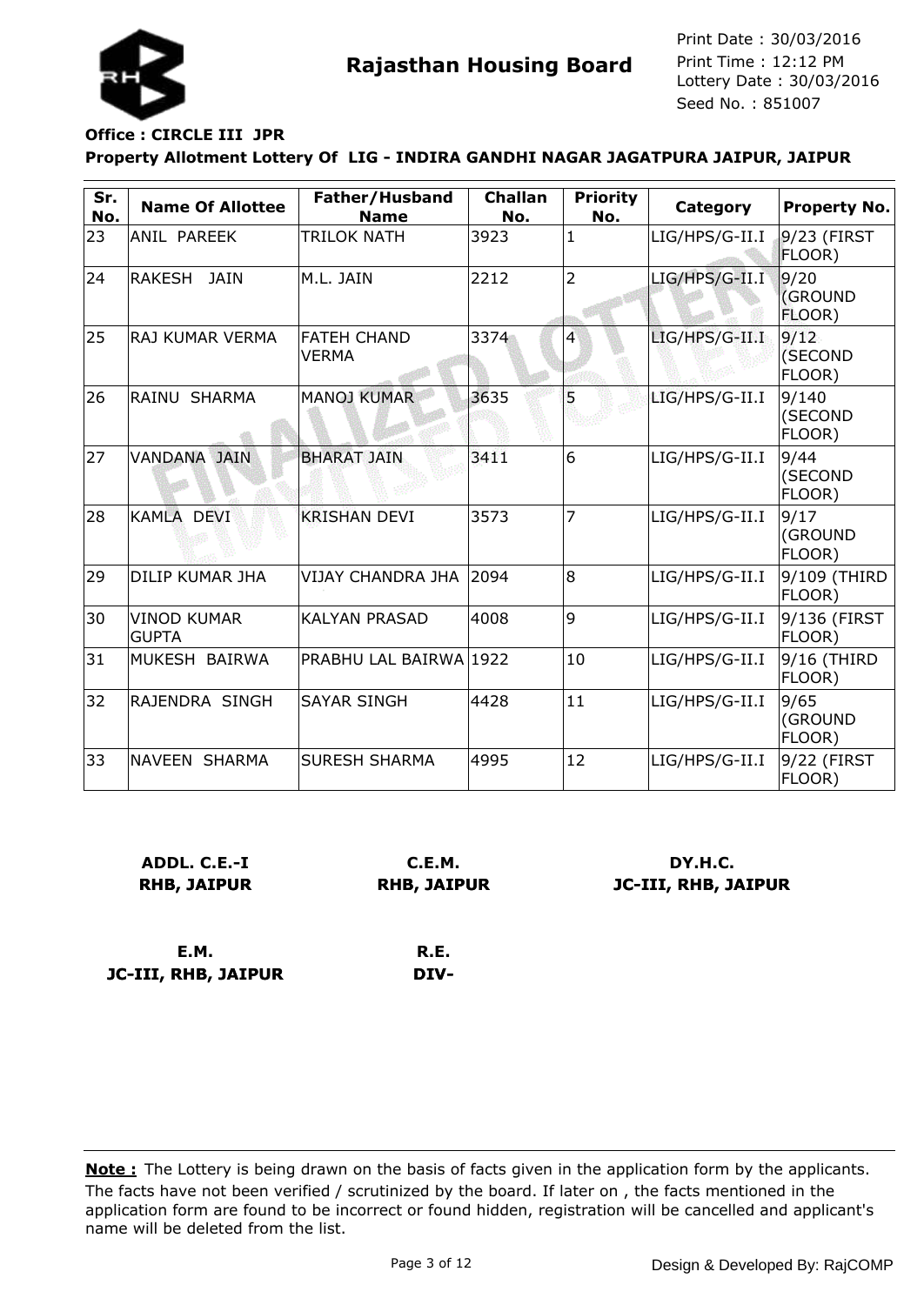

### **Office : CIRCLE III JPR**

**Property Allotment Lottery Of LIG - INDIRA GANDHI NAGAR JAGATPURA JAIPUR, JAIPUR**

| Sr.<br>No. | <b>Name Of Allottee</b>               | Father/Husband<br><b>Name</b>           | <b>Challan</b><br>No. | <b>Priority</b><br>No. | Category        | <b>Property No.</b>        |
|------------|---------------------------------------|-----------------------------------------|-----------------------|------------------------|-----------------|----------------------------|
| 34         | MAHENDRA KUMAR<br><b>SHARMA</b>       | <b>JAGDISH NARAYAN</b><br><b>SHARMA</b> | 2907                  | 13                     | LIG/HPS/G-II.I  | 9/86 (FIRST<br>FLOOR)      |
| 35         | <b>BADAM DEVI</b>                     | <b>ASHOK KUMAR</b><br>TELAR             | 4451                  | 14                     | LIG/HPS/G-II.I  | 9/118 (FIRST<br>FLOOR)     |
| 36         | PARAS SINGHAL                         | <b>ATUL SINGHAL</b>                     | 4799                  | $15^{\circ}$           | LIG/HPS/G-II.I  | 9/66<br>(GROUND<br>FLOOR)  |
| 37         | <b>MANOJ</b><br><b>PRADHAN</b>        | <b>MOHAN LAL</b>                        | 1831                  | 16                     | LIG/HPS/G-II.I  | 9/64 (THIRD<br>FLOOR)      |
| 38         | <b>LAXMI NARAYAN</b><br><b>GAUR</b>   | <b>KAILASH CHAND</b><br><b>GAUR</b>     | 4094                  | $1\%$                  | LIG/HPS/G-II.I  | 9/35<br>(GROUND<br>FLOOR)  |
| 39         | <b>KULMAAN SINGH</b><br><b>DHAKAD</b> | <b>RAMAVTAR DHAKAD</b>                  | 3348                  | 18                     | LIG/HPS/G-II.I  | 9/27<br>(SECOND<br>FLOOR)  |
| 40         | JITENDRA KUMAR                        | <b>MEG SINGH</b>                        | 3391                  | 19                     | LIG/HPS/G-II.I  | 9/62 (THIRD<br>FLOOR)      |
| 41         | <b>REVAD MAL SHARMA</b>               | <b>KALYAN SAHAY</b><br><b>SHARMA</b>    | 3751                  | 20                     | LIG/HPS/G-II.I  | 9/14 (THIRD<br>FLOOR)      |
| 42         | NEHA PABUWAL                          | <b>ASHISH PABUWAL</b>                   | 4991                  | 21                     | LIG/HPS/G-II.I  | 9/80 (THIRD<br>FLOOR)      |
| 43         | BHARATI PARWANI                       | <b>BAL CHAND</b><br>PARWANI             | 2357                  | 23                     | LIG/HPS/G-II.I  | 9/132<br>(GROUND<br>FLOOR) |
| 44         | <b>MEENA</b><br><b>KARAMCHANDANI</b>  | <b>INDER KUNAR</b>                      | 4983                  | 24                     | LIG/HPS/G-II.I  | 9/142 (THIRD<br>FLOOR)     |
| 45         | DINESH SINGH                          | <b>RAMVIR SINGH</b>                     | 1989                  | $\overline{2}$         | LIG/HPS/G-II.II | 9/70 (FIRST<br>FLOOR)      |

| ADDL. C.E.-I       | C.E.M.             | DY.H.C.             |
|--------------------|--------------------|---------------------|
| <b>RHB, JAIPUR</b> | <b>RHB, JAIPUR</b> | JC-III, RHB, JAIPUR |
|                    |                    |                     |
|                    |                    |                     |

**E.M. JC-III, RHB, JAIPUR**

**R.E. DIV-**

The facts have not been verified / scrutinized by the board. If later on , the facts mentioned in the application form are found to be incorrect or found hidden, registration will be cancelled and applicant's name will be deleted from the list. **Note :** The Lottery is being drawn on the basis of facts given in the application form by the applicants.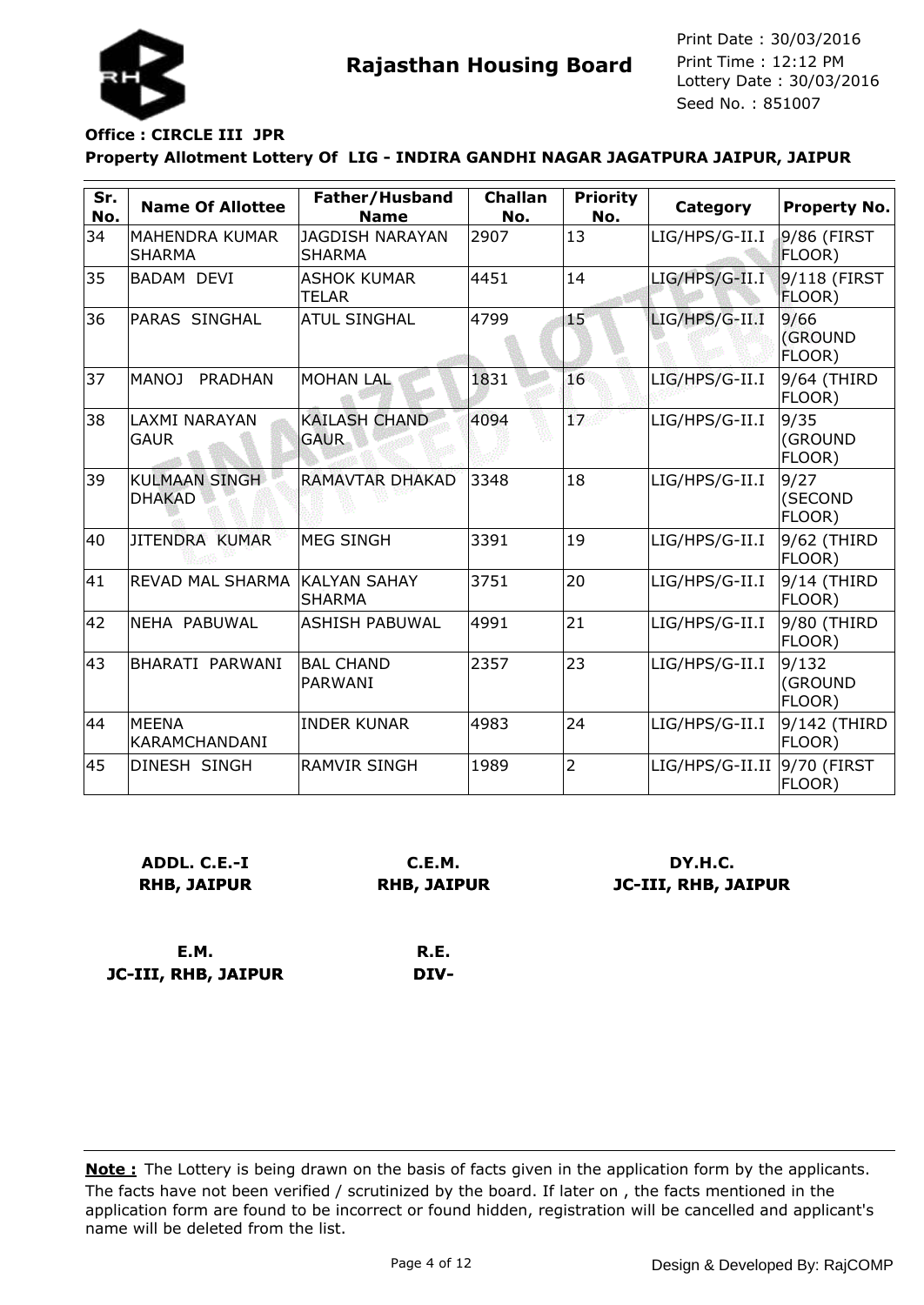

### **Office : CIRCLE III JPR**

**JC-III, RHB, JAIPUR**

#### **Property Allotment Lottery Of LIG - INDIRA GANDHI NAGAR JAGATPURA JAIPUR, JAIPUR**

| Sr.<br>No. | <b>Name Of Allottee</b>               | Father/Husband<br><b>Name</b>                           | <b>Challan</b><br>No. | <b>Priority</b><br>No. | Category        | <b>Property No.</b>        |
|------------|---------------------------------------|---------------------------------------------------------|-----------------------|------------------------|-----------------|----------------------------|
| 46         | <b>RAJESH</b><br>RAISINGHANI          | <b>DHARMENDRA</b><br><b>KUMAR</b><br><b>RAISINGHANI</b> | 1792                  | 3                      | LIG/HPS/G-II.II | $9/119$ (FIRST<br>FLOOR)   |
| 47         | <b>HEMALATA DEVI</b><br><b>SHARMA</b> | RAJENDRA PRASAD<br><b>SHARMA</b>                        | 4505                  | $\overline{4}$         | LIG/HPS/G-II.II | 9/73<br>(SECOND<br>FLOOR)  |
| 48         | RAJENDRA PRASAD                       | <b>BALU RAM BAIRWA</b>                                  | 2797                  | 1,                     | LIG/HPS/G-IV    | 9/69 (FIRST<br>FLOOR)      |
| 49         | MAYA DEVI                             | <b>BEERBAL BUNKER</b>                                   | 4506                  |                        | LIG/HPS/G-IV    | 9/57<br>(SECOND<br>FLOOR)  |
| 50         | <b>SUMAN MAHAWAR</b>                  | <b>DEEP CHAND</b>                                       | 2838                  | 3                      | LIG/HPS/G-IV    | 9/106<br>(SECOND<br>FLOOR) |
| 51         | <b>KISHAN</b><br><b>SOLANKI</b>       | <b>KANCHAN SOLANKI</b>                                  | 2049                  | $\overline{4}$         | LIG/HPS/G-IV    | 9/97<br>(GROUND<br>FLOOR)  |
| 52         | <b>AMIT KUMAR</b><br><b>DUMOLIYA</b>  | SUKHDEV DUMOLIYA 4072                                   |                       | 5                      | LIG/HPS/G-IV    | 9/28<br>(SECOND<br>FLOOR)  |
| 53         | RAJESH KUMAR<br><b>RAIGAR</b>         | <b>GANGABISAN</b><br><b>RAIGAR</b>                      | 3250                  | 6                      | LIG/HPS/G-IV    | 9/81<br>(GROUND<br>FLOOR)  |
| 54         | MANJU DEVI KHATIK                     | <b>OM PRAKASH</b><br><b>KHATIK</b>                      | 4292                  | 7                      | LIG/HPS/G-IV    | 9/61 (THIRD<br>FLOOR)      |
| 55         | MADHU DEVI                            | <b>RAMESH</b>                                           | 3687                  | 9                      | LIG/HPS/G-IV    | 9/143 (THIRD<br>FLOOR)     |

| ADDL. C.E.-I       | C.E.M.             | DY.H.C.                    |
|--------------------|--------------------|----------------------------|
| <b>RHB, JAIPUR</b> | <b>RHB, JAIPUR</b> | <b>JC-III, RHB, JAIPUR</b> |
|                    |                    |                            |
|                    |                    |                            |
| E.M.               | R.E.               |                            |

**DIV-**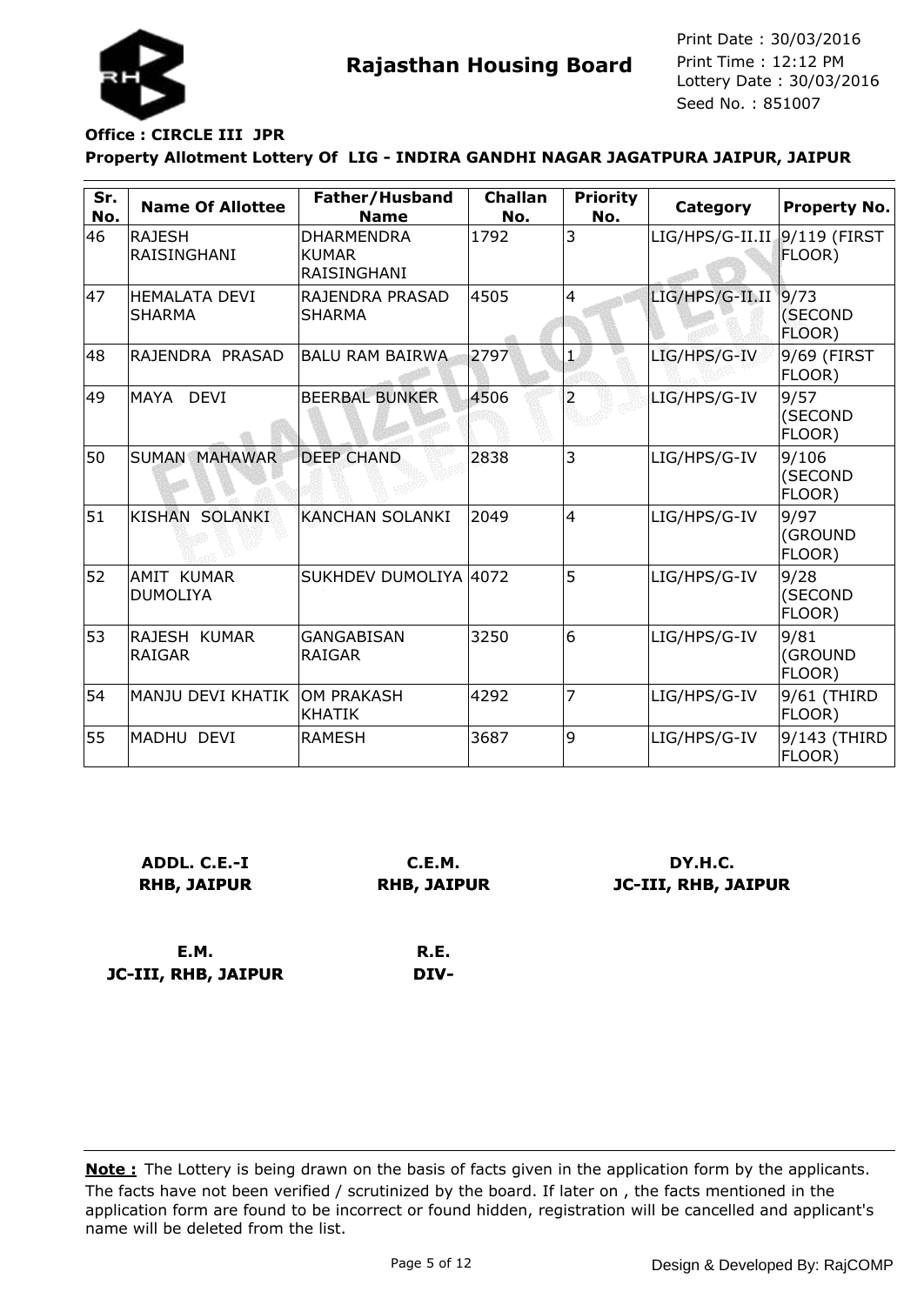

## **Office : CIRCLE III JPR**

**JC-III, RHB, JAIPUR**

#### **Property Allotment Lottery Of LIG - INDIRA GANDHI NAGAR JAGATPURA JAIPUR, JAIPUR**

| Sr.<br>No. | <b>Name Of Allottee</b>                | Father/Husband<br><b>Name</b>           | <b>Challan</b><br>No. | <b>Priority</b><br>No. | <b>Category</b> | <b>Property No.</b>        |
|------------|----------------------------------------|-----------------------------------------|-----------------------|------------------------|-----------------|----------------------------|
| 56         | KRISHNA<br><b>VERMA</b>                | CHHOTE LAL VERMA                        | 4769                  | 10                     | LIG/HPS/G-IV    | 9/87 (FIRST<br>FLOOR)      |
| 57         | MOHAN DHOBI                            | <b>PURAN MAL</b>                        | 2803                  | 11                     | LIG/HPS/G-IV    | 9/21 (FIRST<br>FLOOR)      |
| 58         |                                        | BHARAT LAL BAIRWA RAMKISHAN BAIRWA 4332 |                       | 12                     | LIG/HPS/G-IV    | 9/32 (THIRD<br>FLOOR)      |
| 59         | GANESH VARMA                           | IRAMESH VARMA                           | 3647                  | 13 <sup>7</sup>        | LIG/HPS/G-IV    | 9/114<br>(GROUND<br>FLOOR) |
| 60         | <b>GULAJHARI LAL</b><br>YADAV          | <b>RAMANATH YADAV</b>                   | 2557                  | ï                      | LIG/HPS/G-IX.I  | 9/51<br>(GROUND<br>FLOOR)  |
| 61         | <b>NASEEM BANO</b>                     | <b>CHAND MOHAMMED</b>                   | 3280                  | $\overline{2}$         | LIG/HPS/G-IX.I  | 9/3 (GROUND<br>FLOOR)      |
| 62         | <b>CHANDER KUMAR</b><br><b>KODNANI</b> | LATE.KISHAN CHAND 1935                  |                       | 3                      | LIG/HPS/G-IX.I  | 9/33<br>(GROUND<br>FLOOR)  |
| 63         | <b>RAJESH KUMAR</b><br><b>MEENA</b>    | SHRIKISHAN MEENA                        | 4392                  | $\mathbf{1}$           | LIG/HPS/G-V     | 9/9 (SECOND<br>FLOOR)      |
| 64         | <b>RAM NIWAS MEENA</b>                 | DHANNA RAM MEENA 2826                   |                       | $\overline{2}$         | LIG/HPS/G-V     | 9/112 (THIRD<br>FLOOR)     |
| 65         | <b>RAKESH KUMAR</b><br><b>MEENA</b>    | <b>JIMMU RAM MEENA</b>                  | 4448                  | 3                      | LIG/HPS/G-V     | 9/29 (THIRD<br>FLOOR)      |
| 66         | RAM SINGH MEENA                        | IMAN SINGH MEENA                        | 1963                  | $\overline{4}$         | LIG/HPS/G-V     | 9/76<br>(SECOND<br>FLOOR)  |

| ADDL. C.E.-I       | C.E.M.             | DY.H.C.                    |
|--------------------|--------------------|----------------------------|
| <b>RHB, JAIPUR</b> | <b>RHB, JAIPUR</b> | <b>JC-III, RHB, JAIPUR</b> |
|                    |                    |                            |
|                    |                    |                            |
| E.M.               | R.E.               |                            |

**DIV-**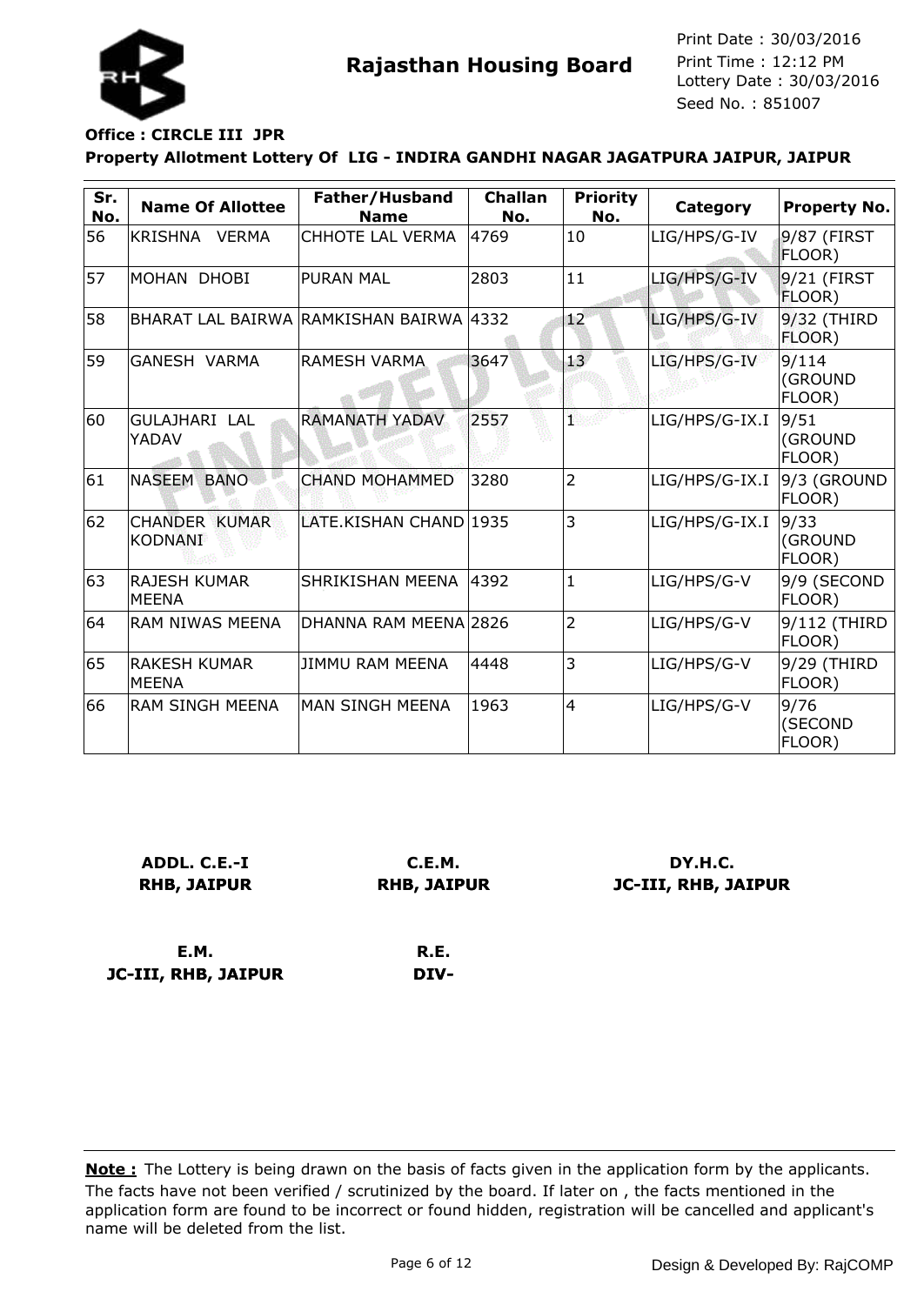

## **Office : CIRCLE III JPR**

**Property Allotment Lottery Of LIG - INDIRA GANDHI NAGAR JAGATPURA JAIPUR, JAIPUR**

| Sr.<br>No. | <b>Name Of Allottee</b>             | Father/Husband<br><b>Name</b>               | <b>Challan</b><br>No. | <b>Priority</b><br>No. | Category       | <b>Property No.</b>        |
|------------|-------------------------------------|---------------------------------------------|-----------------------|------------------------|----------------|----------------------------|
| 67         | BHURA RAM                           | <b>UGA RAM</b>                              | 2379                  | 5                      | LIG/HPS/G-V    | 9/100<br>(GROUND<br>FLOOR) |
| 68         | MANOJ KUMAR<br><b>MEENA</b>         | RISHIKESH MEENA                             | 4440                  | 6                      | LIG/HPS/G-V    | 9/18<br>(GROUND<br>FLOOR)  |
| 69         | BHARAT LAL MEENA DAMODAR PRASAD     | <b>MEENA</b>                                | 4409                  | $\overline{7}$         | LIG/HPS/G-V    | 9/83<br>(GROUND<br>FLOOR)  |
| 70         | SANJU DEVI MEENA                    | <b>BHANWAR SINGH</b><br><b>MEENA</b>        | 1540                  | 8                      | LIG/HPS/G-V    | 9/133 (FIRST<br>FLOOR)     |
| 71         | <b>SOURABH</b>                      | <b>KEEDAWA NAND KISHORE</b><br><b>MEENA</b> | 5049                  | 9                      | LIG/HPS/G-V    | 9/95 (THIRD<br>FLOOR)      |
| 72         | <b>BAJARANG LAL</b><br><b>SWAMI</b> | <b>CHATURBHUJ DAS</b><br><b>SWAMI</b>       | 2005                  | $\overline{2}$         | LIG/HPS/G-VIII | 9/24 (FIRST<br>FLOOR)      |
| 73         | <b>DEEPIKA</b>                      | <b>SHRI RAM NARAYAN</b>                     | 1937                  | $\mathbf{1}$           | LIG/HPS/G-X    | 9/104 (FIRST<br>FLOOR)     |
| 74         | <b>GANESH SINGH</b><br><b>RAWAT</b> | <b>RICHPAL SINGH</b><br><b>RAWAT</b>        | 5348                  | $\mathbf{1}$           | LIG/ORS/G-I.I  | 9/102 (FIRST<br>FLOOR)     |
| 75         | IAMIT KUMAR JAIN                    | ARVIND KUMAR JAIN                           | 2643                  | $\overline{2}$         | LIG/ORS/G-I.I  | 9/42<br>(SECOND<br>FLOOR)  |
| 76         | TEJPAL SHARMA                       | <b>KUSHIRAM SHARMA</b>                      | 3306                  | 3                      | LIG/ORS/G-I.I  | 9/103 (FIRST<br>FLOOR)     |
| 77         | <b>VIMAL KUMAR</b><br><b>SHARMA</b> | <b>RADHAMOHAN</b><br><b>SHARMA</b>          | 2550                  | $\overline{4}$         | LIG/ORS/G-I.I  | 9/38 (FIRST<br>FLOOR)      |
| 78         | DEEPIKA GOYAL                       | <b>MANOJ KUMAR</b><br><b>GOYAL</b>          | 4737                  | 5                      | LIG/ORS/G-I.I  | 9/134 (FIRST<br>FLOOR)     |

| ADDL. C.E.-I       | C.E.M.      | DY.H.C.             |
|--------------------|-------------|---------------------|
| <b>RHB, JAIPUR</b> | RHB, JAIPUR | JC-III, RHB, JAIPUR |
|                    |             |                     |
|                    |             |                     |

**E.M. JC-III, RHB, JAIPUR**

**R.E. DIV-**

The facts have not been verified / scrutinized by the board. If later on , the facts mentioned in the application form are found to be incorrect or found hidden, registration will be cancelled and applicant's name will be deleted from the list. **Note :** The Lottery is being drawn on the basis of facts given in the application form by the applicants.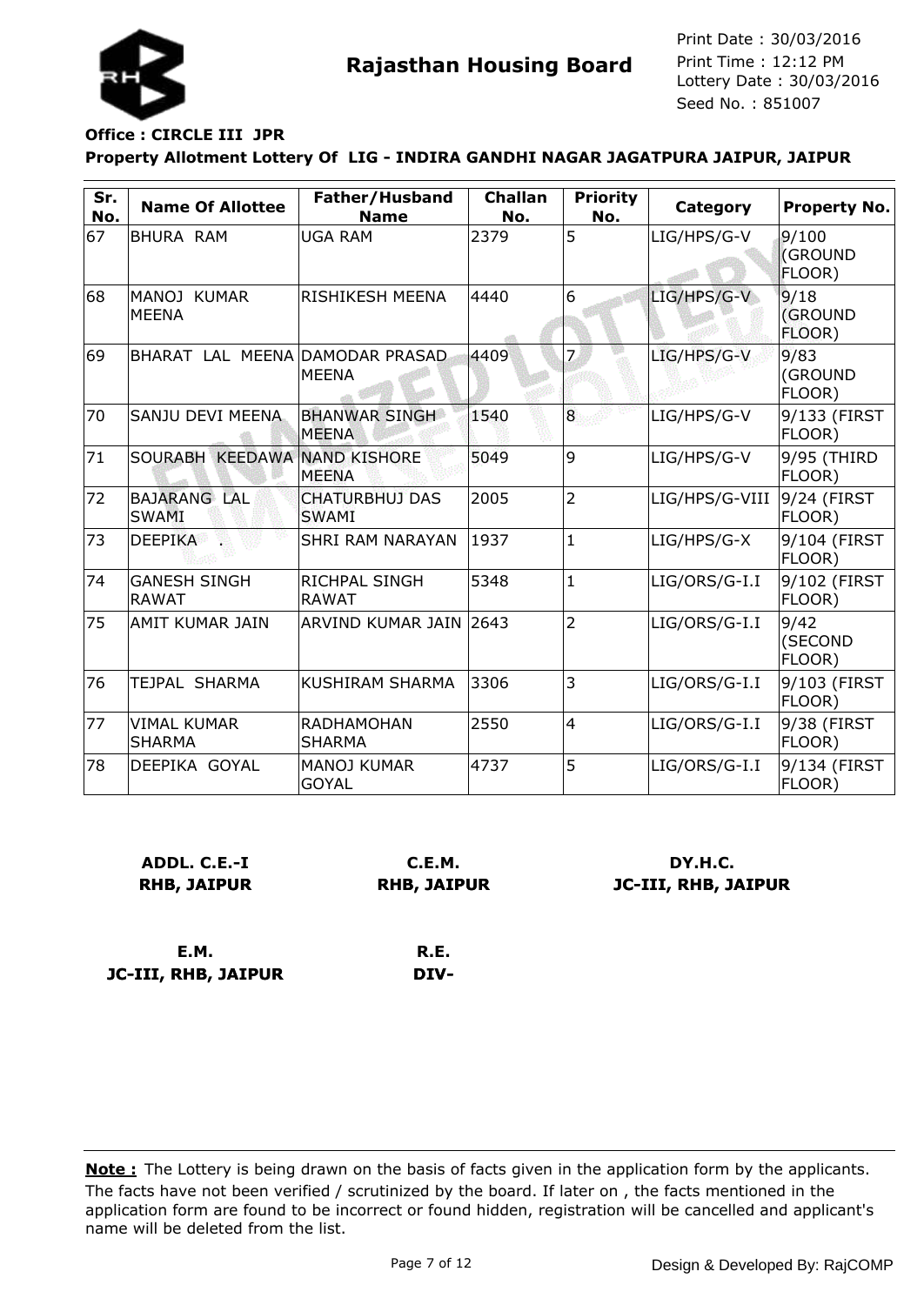

## **Office : CIRCLE III JPR**

**JC-III, RHB, JAIPUR**

#### **Property Allotment Lottery Of LIG - INDIRA GANDHI NAGAR JAGATPURA JAIPUR, JAIPUR**

| Sr.<br>No. | <b>Name Of Allottee</b>              | Father/Husband<br><b>Name</b>           | <b>Challan</b><br>No. | <b>Priority</b><br>No. | Category       | <b>Property No.</b>              |
|------------|--------------------------------------|-----------------------------------------|-----------------------|------------------------|----------------|----------------------------------|
| 79         | <b>MANOJ KUMAR</b><br><b>GUPTA</b>   | <b>HARI PRAKASH</b><br><b>GUPTA</b>     | 3943                  | 6                      | LIG/ORS/G-I.I  | 9/67<br><b>(GROUND</b><br>FLOOR) |
| 80         | DEEPA VIJAY                          | <b>DINESH VIJAY</b>                     | 3002                  | 9                      | LIG/ORS/G-I.I  | 9/47 (THIRD<br>FLOOR)            |
| 81         | <b>RAJENDRA</b><br><b>MAHAWAR</b>    | <b>MOOL CHAND</b><br><b>MAHAWAR</b>     | 3675                  | $\mathbf{1}$           | LIG/ORS/G-I.I  | 9/45 (THIRD<br>FLOOR)            |
| 82         | <b>PARUL GUPTA</b>                   | <b>MAHESH KUMAR</b><br><b>GUPTA</b>     | 3867                  | 12                     | LIG/ORS/G-I.I  | 9/115<br>(GROUND<br>FLOOR)       |
| 83         | <b>CHANDAN SINGH</b>                 | <b>KAMAL SINGH</b>                      | 2787                  | $\mathbf{1}$           | LIG/ORS/G-I.II | 9/74<br>(SECOND<br>FLOOR)        |
| 84         | YASHU SONI                           | <b>ANIL SONI</b>                        | 4352                  | 3                      | LIG/ORS/G-I.II | 9/8 (FIRST<br>FLOOR)             |
| 85         | JIYA RAM MEENA                       | TUNDA RAM MEENA                         | 2149                  | $\overline{4}$         | LIG/ORS/G-I.II | 9/137<br>(SECOND<br>FLOOR)       |
| 86         | JAL DHARI MEENA                      | KISHAN LAL MEENA                        | 1896                  | 5                      | LIG/ORS/G-I.II | 9/130<br>(GROUND<br>FLOOR)       |
| 87         | <b>BABITA SONI</b>                   | <b>RAGHUVEER</b><br><b>NARIYAN SONI</b> | 4305                  | 6                      | LIG/ORS/G-I.II | 9/43<br>(SECOND<br>FLOOR)        |
| 88         | <b>GOVIND SINGH</b><br><b>JHEEBA</b> | <b>GIRDHAR SINGH</b><br><b>JHEEBA</b>   | 1857                  | 7                      | LIG/ORS/G-I.II | 9/94 (THIRD<br>FLOOR)            |
| 89         | MAYA DEVI                            | <b>BHAGWAN SAHAY</b><br>KHANDELWAL      | 3845                  | $\mathbf{1}$           | LIG/ORS/G-II.I | 9/110 (THIRD<br>FLOOR)           |

| ADDL. C.E.-I       | C.E.M.             | DY.H.C.             |
|--------------------|--------------------|---------------------|
| <b>RHB, JAIPUR</b> | <b>RHB, JAIPUR</b> | JC-III, RHB, JAIPUR |
|                    |                    |                     |
|                    |                    |                     |
| E.M.               | R.E.               |                     |

**DIV-**

The facts have not been verified / scrutinized by the board. If later on , the facts mentioned in the application form are found to be incorrect or found hidden, registration will be cancelled and applicant's name will be deleted from the list. **Note :** The Lottery is being drawn on the basis of facts given in the application form by the applicants.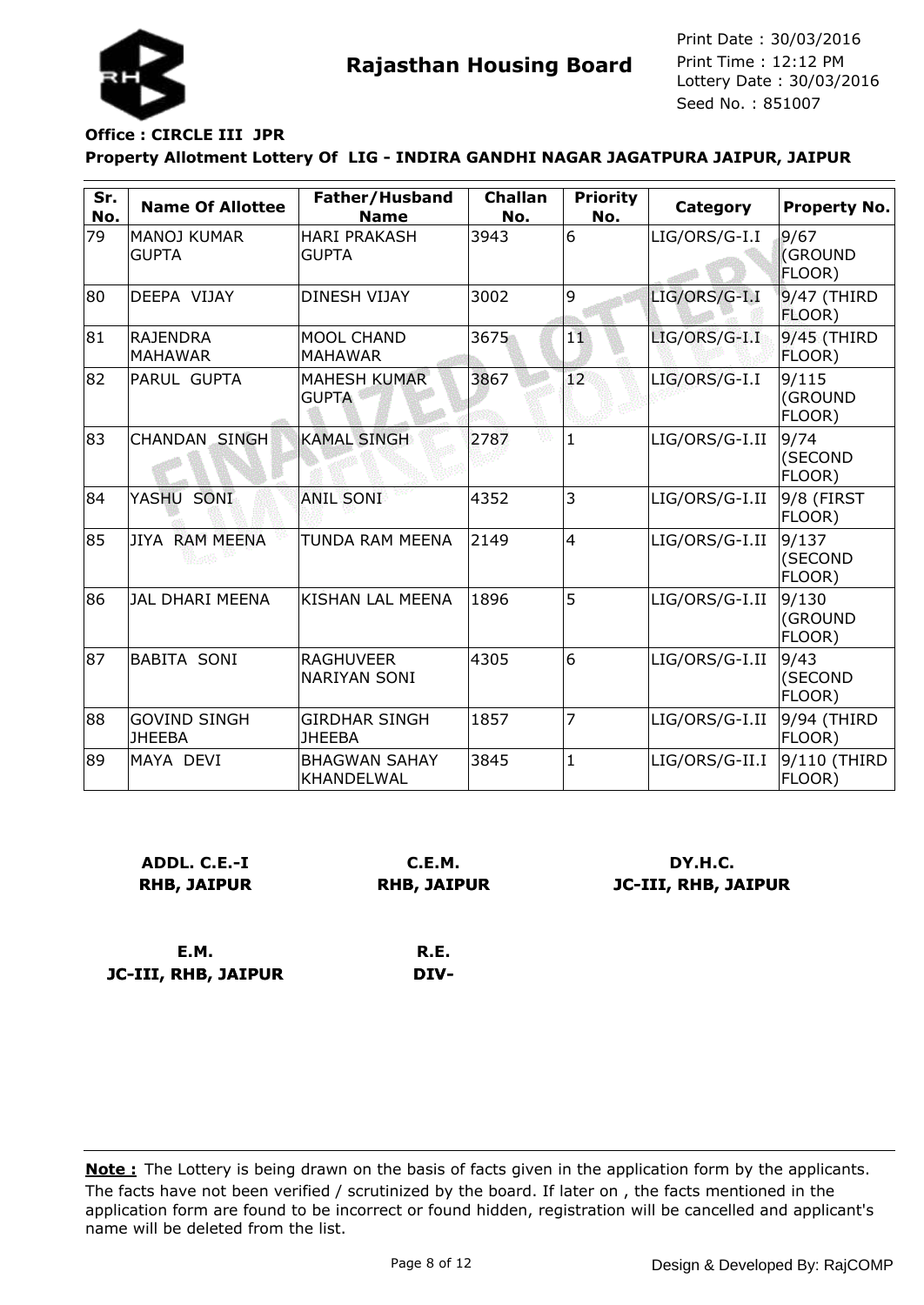

# **Office : CIRCLE III JPR**

**JC-III, RHB, JAIPUR**

#### **Property Allotment Lottery Of LIG - INDIRA GANDHI NAGAR JAGATPURA JAIPUR, JAIPUR**

| Sr.<br>No. | <b>Name Of Allottee</b> | Father/Husband<br><b>Name</b>      | <b>Challan</b><br>No. | <b>Priority</b><br>No. | <b>Category</b> | <b>Property No.</b>        |
|------------|-------------------------|------------------------------------|-----------------------|------------------------|-----------------|----------------------------|
| 90         | LALA RAM                | <b>BOFA RAM</b>                    | 5308                  | 2                      | LIG/ORS/G-II.I  | 9/41<br>(SECOND<br>FLOOR)  |
| 91         | RAJESH KUMAR            | <b>SHIV KARAN</b>                  | 2324                  | 3                      | LIG/ORS/G-II.I  | 9/92<br>(SECOND<br>FLOOR)  |
| 92         | PRATEEK NAMA            | MOHAN LAL NAMA                     | 2704                  | $\overline{4}$         | LIG/ORS/G-II.I  | 9/71 (FIRST<br>FLOOR)      |
| 93         | TARA VISVAKARMA         | CHANDRABHUSHAN                     | 2306                  | 5                      | LIG/ORS/G-II.I  | 9/123<br>(SECOND<br>FLOOR) |
| 94         | <b>VEDPAL YADAV</b>     | <b>MADA RAM</b>                    | 2392                  | 6                      | LIG/ORS/G-II.I  | 9/46 (THIRD<br>FLOOR)      |
| 95         | SANDEEP GAUTAM          | PANNA LAL GAUTAM                   | 3316                  | 7                      | LIG/ORS/G-II.I  | 9/19<br>(GROUND<br>FLOOR)  |
| 96         | <b>PREM LATA YADAV</b>  | PARMANAND SINGH                    | 4696                  | 8                      | LIG/ORS/G-II.I  | 9/40 (FIRST<br>FLOOR)      |
| 97         | SAJJAN GAUTAM           | <b>OM PRAKASH</b><br><b>GAUTAM</b> | 2518                  | 10                     | LIG/ORS/G-II.I  | 9/4 (GROUND<br>FLOOR)      |
| 98         | IPRIYANKA GOYAL         | <b>HEMENDRA KUMAR</b>              | 2063                  | 12                     | LIG/ORS/G-II.I  | 9/15 (THIRD<br>FLOOR)      |
| 99         | <b>BHUDEV GUPTA</b>     | RAM CHAND BANSAL 4152              |                       | 13                     | LIG/ORS/G-II.I  | 9/53 (FIRST<br>FLOOR)      |
| 100        | RAHUL SHARMA            | LATE. KEVAL KUMAR<br><b>SHARMA</b> | 2008                  | 15                     | LIG/ORS/G-II.I  | 9/121<br>(SECOND<br>FLOOR) |

| ADDL. C.E.-I       | C.E.M.             | DY.H.C.                    |
|--------------------|--------------------|----------------------------|
| <b>RHB, JAIPUR</b> | <b>RHB, JAIPUR</b> | <b>JC-III, RHB, JAIPUR</b> |
|                    |                    |                            |
|                    |                    |                            |
| E.M.               | R.E.               |                            |

**DIV-**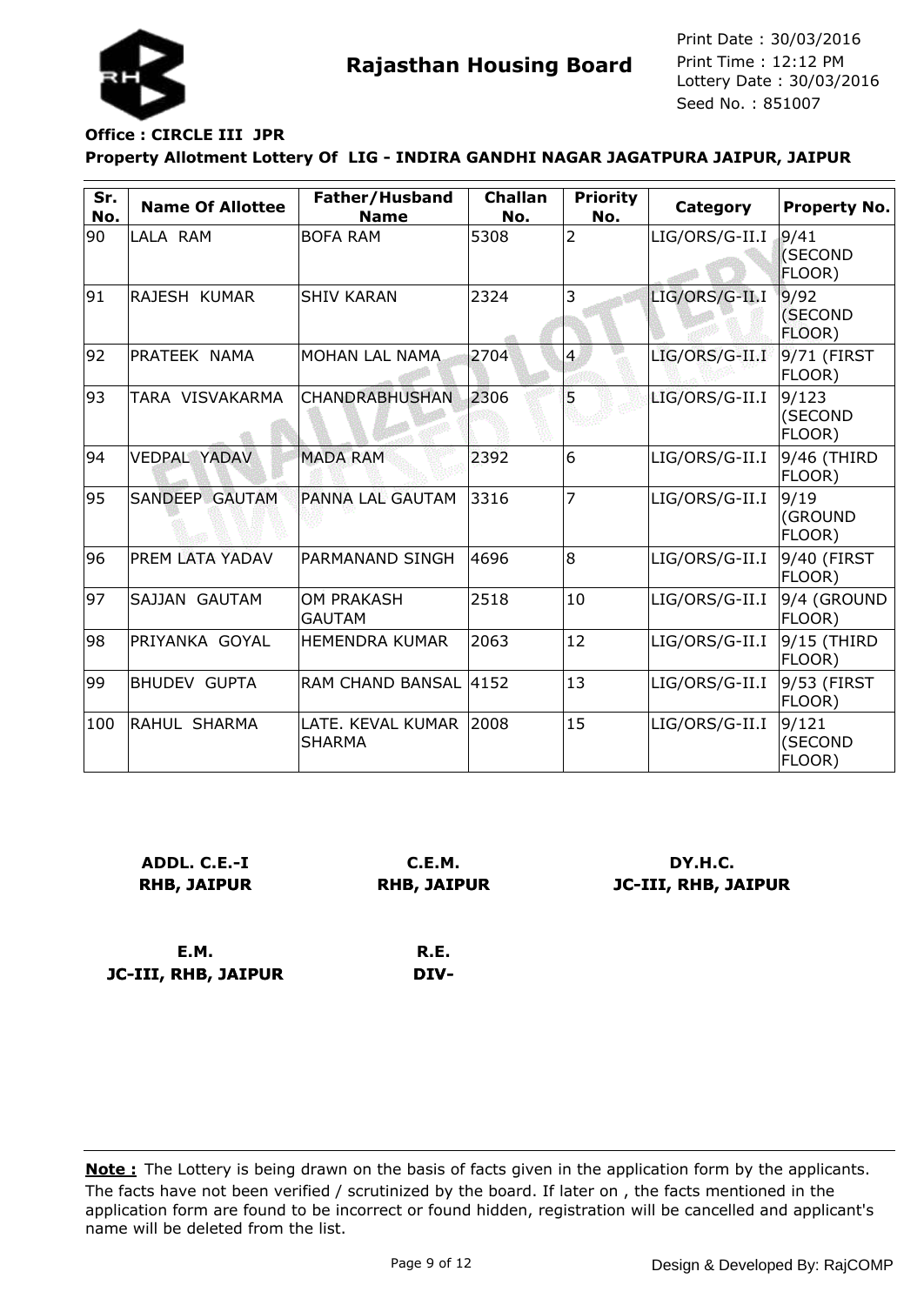

### **Office : CIRCLE III JPR**

**JC-III, RHB, JAIPUR**

#### **Property Allotment Lottery Of LIG - INDIRA GANDHI NAGAR JAGATPURA JAIPUR, JAIPUR**

| Sr.<br>No. | <b>Name Of Allottee</b>              | Father/Husband<br><b>Name</b>            | <b>Challan</b><br>No. | <b>Priority</b><br>No. | Category                     | <b>Property No.</b>        |
|------------|--------------------------------------|------------------------------------------|-----------------------|------------------------|------------------------------|----------------------------|
| 101        | SATISH KUMAR<br><b>MANGAL</b>        | <b>RAMCHARAN LAL</b><br>MANGAL           | 1926                  | 16                     | LIG/ORS/G-II.I               | 9/48 (THIRD<br>FLOOR)      |
| 102        | <b>AMIT</b><br><b>SHARMA</b>         | SURESHWAR DAYAL<br><b>SHARMA</b>         | 3260                  | 17                     | LIG/ORS/G-II.I               | 9/39 (FIRST<br>FLOOR)      |
| 103        | ANIL KUMAR BANSAL RAM CHANDRA        |                                          | 3226                  | 19                     | LIG/ORS/G-II.I               | 9/105<br>(SECOND<br>FLOOR) |
| 104        | <b>PUSHPA SHARMA</b>                 | N L SHARMA                               | 5217                  | 20                     | LIG/ORS/G-II.I               | 9/93 (THIRD<br>FLOOR)      |
| 105        | AMIT SONI                            | P R SONI                                 | 1815                  | ï                      | $LIG/ORS/G-II.II$ 9/7 (FIRST | FLOOR)                     |
| 106        | MOHD JAREEF<br><b>AHMAD</b>          | <b>AKHTAR HUSAIN</b>                     | 2404                  | $\overline{2}$         | LIG/ORS/G-II.II 9/88 (FIRST  | FLOOR)                     |
| 107        | <b>BHOOLI DEVI</b>                   | PRABHU DAYAL                             | 3127                  | 3                      | LIG/ORS/G-II.II 9/63 (THIRD  | FLOOR)                     |
| 108        | RAJNI BAGORIYA                       | <b>RAMCHANDRA</b><br><b>BAGORIA</b>      | 3463                  | 1                      | LIG/ORS/G-IV                 | 9/108<br>(SECOND<br>FLOOR) |
| 109        | <b>DINESH KUMAR</b><br><b>NAGORA</b> | <b>KHETRAM NAGORA</b>                    | 4515                  | $\overline{2}$         | LIG/ORS/G-IV                 | 9/89<br>(SECOND<br>FLOOR)  |
| 110        | DHEERAJ CHAUHAN                      | <b>KAILASH CHANDRA</b><br><b>CHAUHAN</b> | 2121                  | 3                      | LIG/ORS/G-IV                 | 9/72 (FIRST<br>FLOOR)      |
| 111        | IASHOK BHAIRWA                       | <b>MANNA LAL</b><br><b>BHAIRWA</b>       | 3453                  | 4                      | LIG/ORS/G-IV                 | 9/50<br>(GROUND<br>FLOOR)  |

| ADDL. C.E.-I       | C.E.M.             | DY.H.C.                    |
|--------------------|--------------------|----------------------------|
| <b>RHB, JAIPUR</b> | <b>RHB, JAIPUR</b> | <b>JC-III, RHB, JAIPUR</b> |
|                    |                    |                            |
|                    |                    |                            |
| E.M.               | R.E.               |                            |

**DIV-**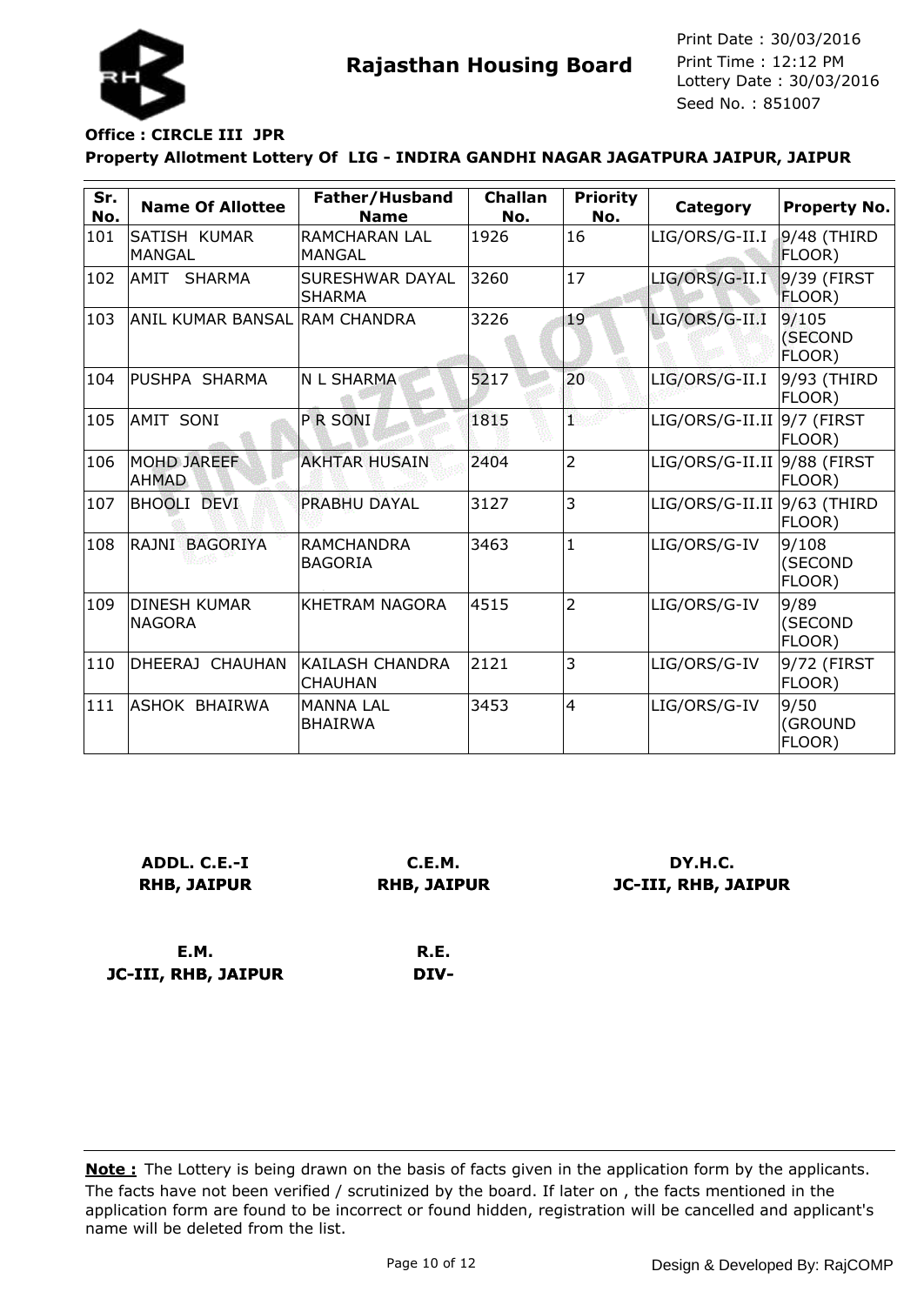

## **Office : CIRCLE III JPR**

#### **Property Allotment Lottery Of LIG - INDIRA GANDHI NAGAR JAGATPURA JAIPUR, JAIPUR**

| Sr.<br>No. | <b>Name Of Allottee</b>                | Father/Husband<br><b>Name</b>      | <b>Challan</b><br>No. | <b>Priority</b><br>No. | Category       | <b>Property No.</b>               |
|------------|----------------------------------------|------------------------------------|-----------------------|------------------------|----------------|-----------------------------------|
| 112        | JAI DAYAL                              | PRABHU DAYAL                       | 3116                  | 5                      | LIG/ORS/G-IV   | 9/107<br><b>(SECOND</b><br>FLOOR) |
| 113        | SANGEETA VERMA                         | <b>BABULAL VERMA</b>               | 4630                  | 6                      | LIG/ORS/G-IV   | 9/126 (THIRD<br>FLOOR)            |
| 114        | MAHENDRA KUMAR                         | <b>KAILASH CHAND</b>               | 5283                  |                        | LIG/ORS/G-IV   | 9/68<br>(GROUND<br>FLOOR)         |
| 115        | <b>BALRAJ</b>                          | JALWANIYA BHOLU RAM BAIRWA         | 1930                  | 8                      | LIG/ORS/G-IV   | 9/139<br>(SECOND<br>FLOOR)        |
| 116        | SANTOSH DEVI                           | <b>BASANT KUMAR</b>                | 3669                  | 9                      | LIG/ORS/G-IV   | 9/78 (THIRD<br>FLOOR)             |
| 117        | SANGITA DEVI                           | <b>DHARAMPAL</b><br><b>PARSOYA</b> | 1599                  | 10                     | LIG/ORS/G-IV   | 9/79 (THIRD<br>FLOOR)             |
| 118        | <b>OMPRAKASH</b><br><b>SINGHAL</b>     | <b>GHANSHYAM DAS</b>               | 4923                  | $\mathbf{1}$           | LIG/ORS/G-IX.I | 9/99<br>(GROUND<br>FLOOR)         |
| 119        | SATYA NARAYAN<br><b>MEENA</b>          | TEJRAM MEENA                       | 5018                  | $\overline{2}$         | LIG/ORS/G-IX.I | 9/113<br>(GROUND<br>FLOOR)        |
| 120        | FATEH SINGH SINGH RAMDEEN              |                                    | 5082                  | 3                      | LIG/ORS/G-IX.I | 9/2 (GROUND<br>FLOOR)             |
| 121        | <b>RAJENDAR PRASAD</b><br><b>MEENA</b> | <b>NET RAM MEENA</b>               | 2281                  | $\mathbf{1}$           | LIG/ORS/G-V    | 9/1 (GROUND<br>FLOOR)             |
| 122        | RATAN MEENA                            | MUKESH KUMAR<br><b>MEENA</b>       | 3077                  | $\overline{2}$         | LIG/ORS/G-V    | 9/84<br>(GROUND<br>FLOOR)         |

| ADDL. C.E.-I       | C.E.M.             | DY.H.C.                    |
|--------------------|--------------------|----------------------------|
| <b>RHB, JAIPUR</b> | <b>RHB, JAIPUR</b> | <b>JC-III, RHB, JAIPUR</b> |
| E.M.               | R.E.               |                            |

**E.M. JC-III, RHB, JAIPUR**

**DIV-**

The facts have not been verified / scrutinized by the board. If later on , the facts mentioned in the application form are found to be incorrect or found hidden, registration will be cancelled and applicant's name will be deleted from the list. **Note :** The Lottery is being drawn on the basis of facts given in the application form by the applicants.